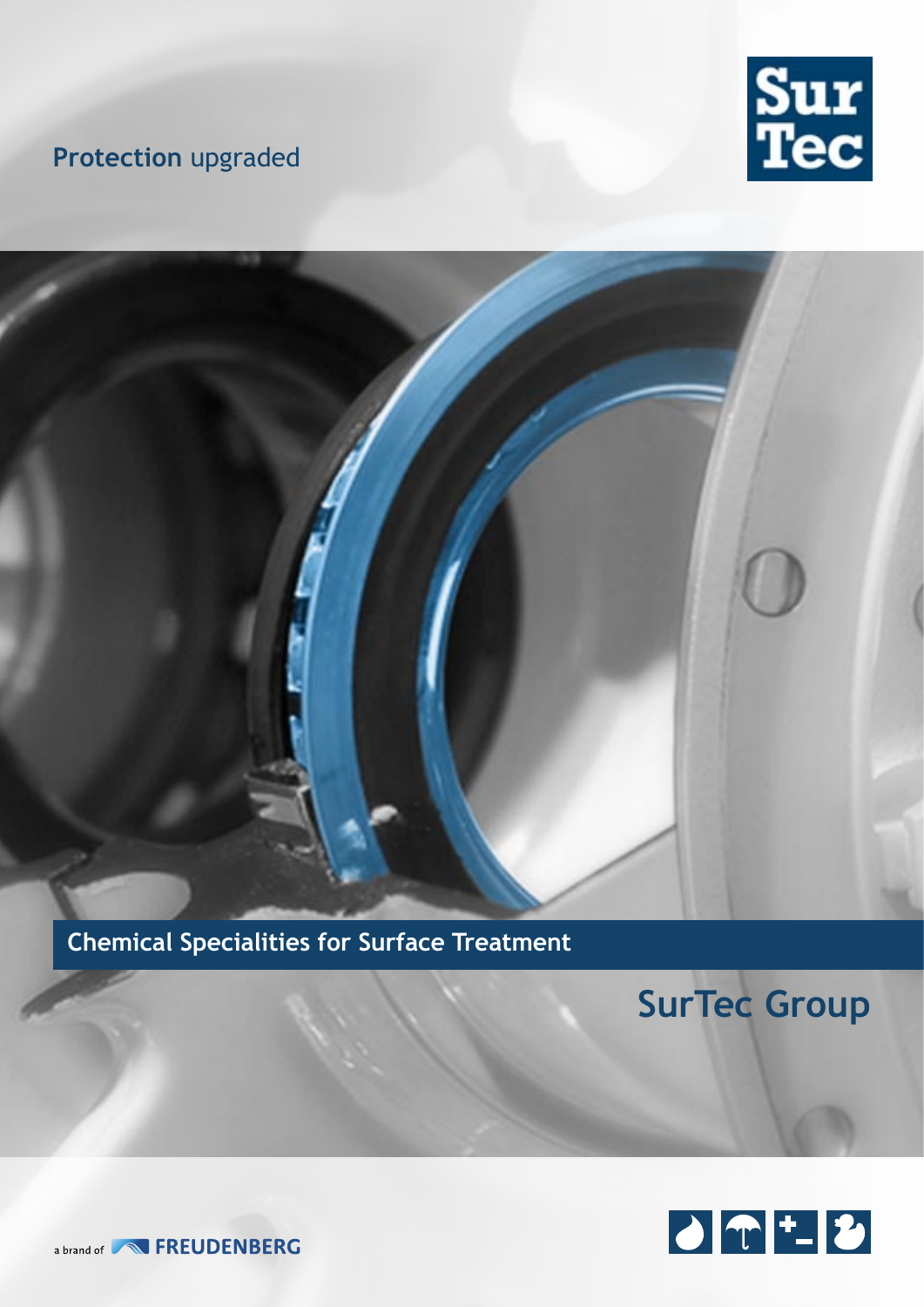# **SurTec manufactures globally, supplying all industries**

SurTec is the chosen supplier for chemical specialities for surface finishing. With its highly comprehensive portfolio, SurTec supplies almost all segments dealing with surface treatment, including Automotive, Transportation, Construction, Electronics & Electrical and Healthcare & Lifestyle industries.

The SurTec Group, headquartered in Bensheim, Germany, has subsidiaries in 22 countries with about 400 employees. It also cooperates with partners who represent SurTec in more than 20 additional countries.

SurTec is a division of Freudenberg Chemical Specialities SE & Co. KG, Munich, Germany, which is a wholly owned subsidiary of Freudenberg SE based in Weinheim, Germany. Freudenberg is a globally operating family business founded by Carl Johann Freudenberg over 170 years ago.

The secret of Freudenberg's success lies in its creativity, diversity, talent for innovation and responsible approach. Freudenberg and its total of 11 business groups rely on partnerships with customers in about 60 countries, long-term orientation, financial solidarity and the expertise and experience of its more than 50,000 employees.

![](_page_1_Picture_5.jpeg)

![](_page_1_Picture_6.jpeg)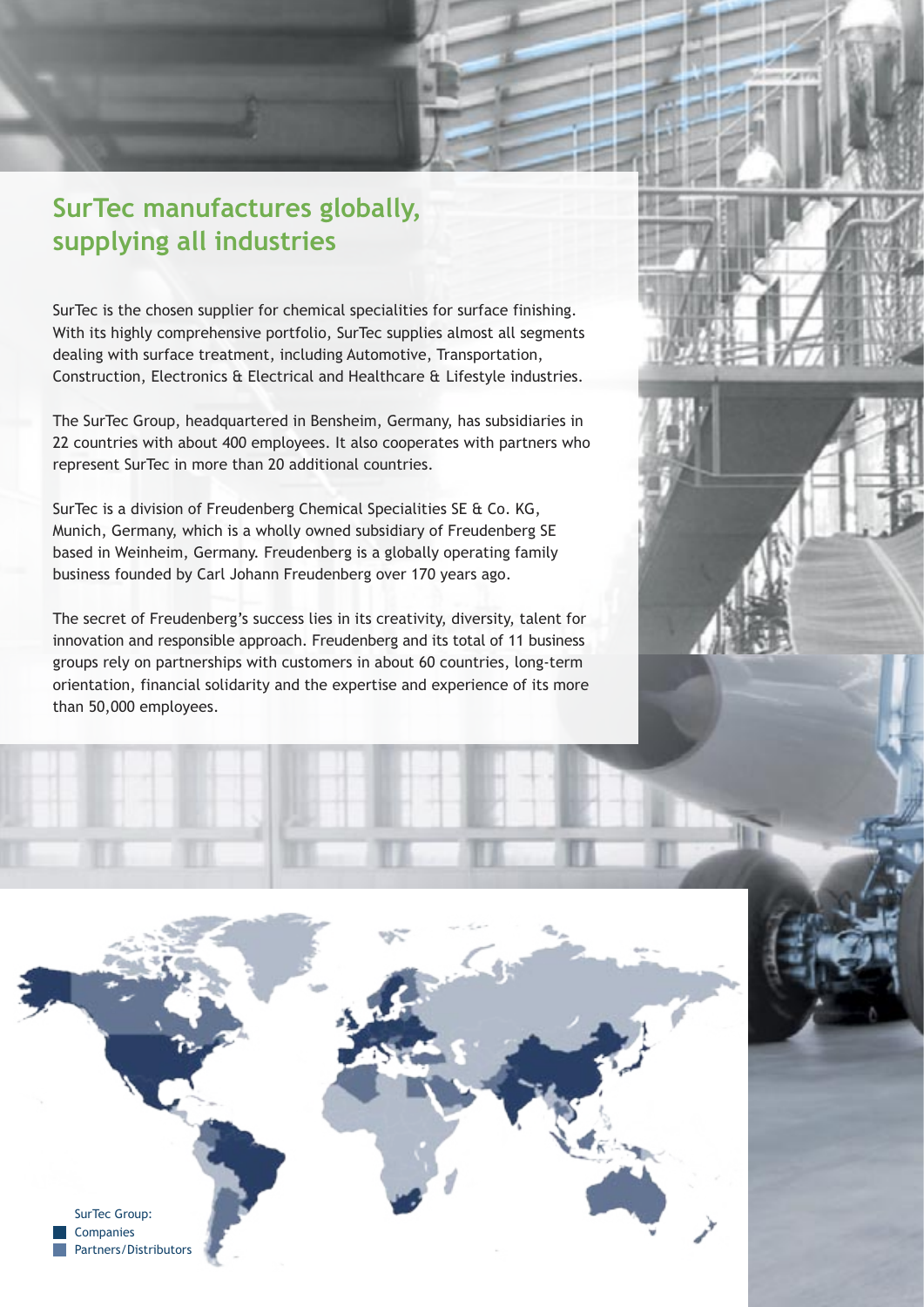### **Sustainability**

Responsible management is the basis of our long-term business success. Economic stability, social responsibility, environmental protection and the sustainable use of products and services are inseparately linked.

Located in Zwingenberg, Germany (office, laboratories, production and warehouse) our state of the art passive house built in 2000 meets ecological standards.

# **Customised Chemical Specialities for Surface Treatment**

SurTec develops, manufactures and supplies solutions for Industrial Parts Cleaning, Metal Pre-treatment, and Functional and Decorative Electroplating. Our products and process solutions meet complex specifications and highest requirements of our global customers. In addition to our portfolio we offer excellent technical service and expert advice.

Our objective is to provide solutions with superb cost/benefit ratio and added value to our customers while at the same time minimizing impact on the environment.

![](_page_2_Picture_6.jpeg)

Industrial Parts Cleaning – IPC

Metal Pre-treatment – MPT

![](_page_2_Picture_9.jpeg)

Functional Electroplating – ELP-F

Decorative Electroplating – ELP-D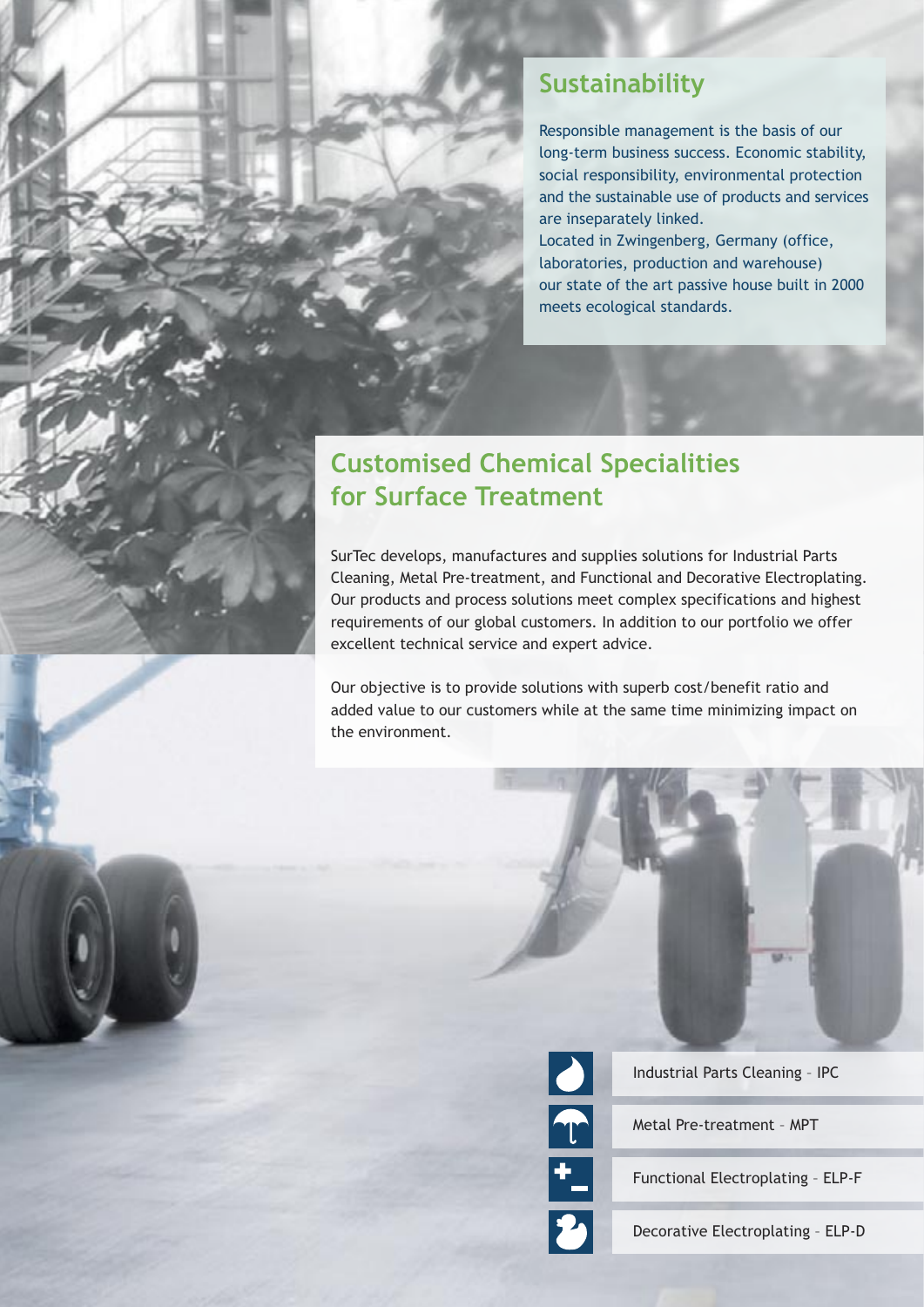### **Chemical Specialities for Industrial Parts Cleaning**

Industrial Parts Cleaning is one of the four core areas of competence of SurTec. By selecting the optimum cleaning process, significant advantages can be gained for the entire value chain. They are playing an increasingly important role in improving efficiency by maximising the reliability of processes, ensuring low rework rates and optimising costs.

Optimum component cleanliness and compliance with minimum residual contamination requirements can best be achieved with recyclable, modular multi-component cleaners. These can be specifically adapted to the respective requirements.

### **Product Highlights**

Cleaner for ferrous materials: **SurTec 042**

Surfactant Blend: **SurTec 089** 

Neutral Activator: **SurTec 414**

Multi-metal temporary corrosion protection: **SurTec 537**

![](_page_3_Picture_8.jpeg)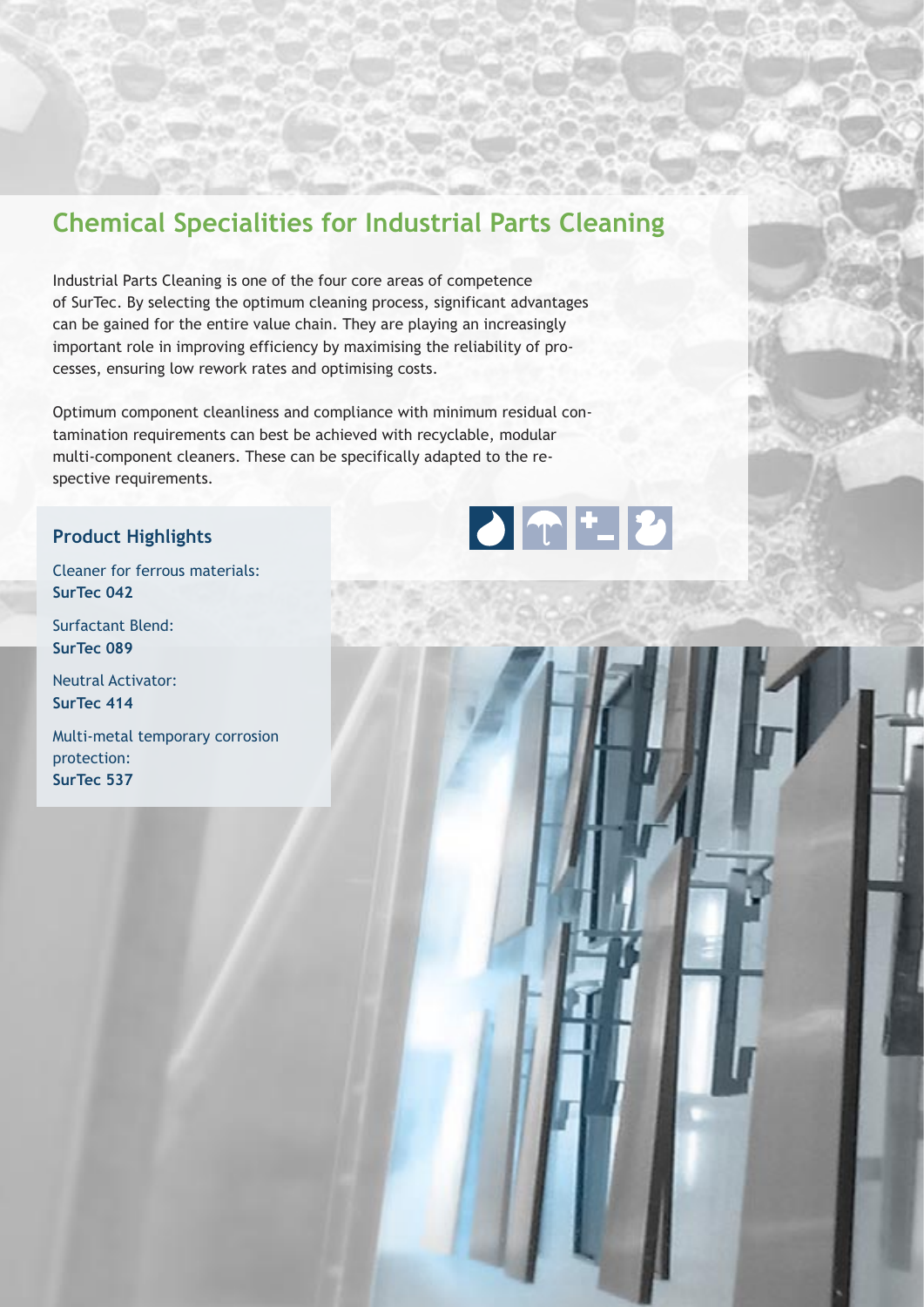# **Chemical Specialities for Metal Pre-treatment**

The requirement profile for the pre-treatment process changes continuously. In addition to pure functionality, cost considerations, process reliability, the consistent achievement of quality standards and product sustainability are becoming increasingly important.

This is why SurTec is concentrating primarily on a new generation of processes in the development of its specialty chemicals for metal pre-treatment. These are generally characterised by their ease of use, industrial robustness, possibilities for precise process control and, above all, optimised process costs, while at the same time maintaining extremely stable quality values.

### **Product Highlights**

Phosphate-free Pre-treatment for iron, steel and zinc: **SurTec 609 family** 

Ni-free low temperature phosphates: **SurTec 61x family**

High-performance chrome-free aluminium conversion coating: **SurTec 643**

Tri-chrome Passivation (TCP): **SurTec 650 family**

![](_page_4_Picture_8.jpeg)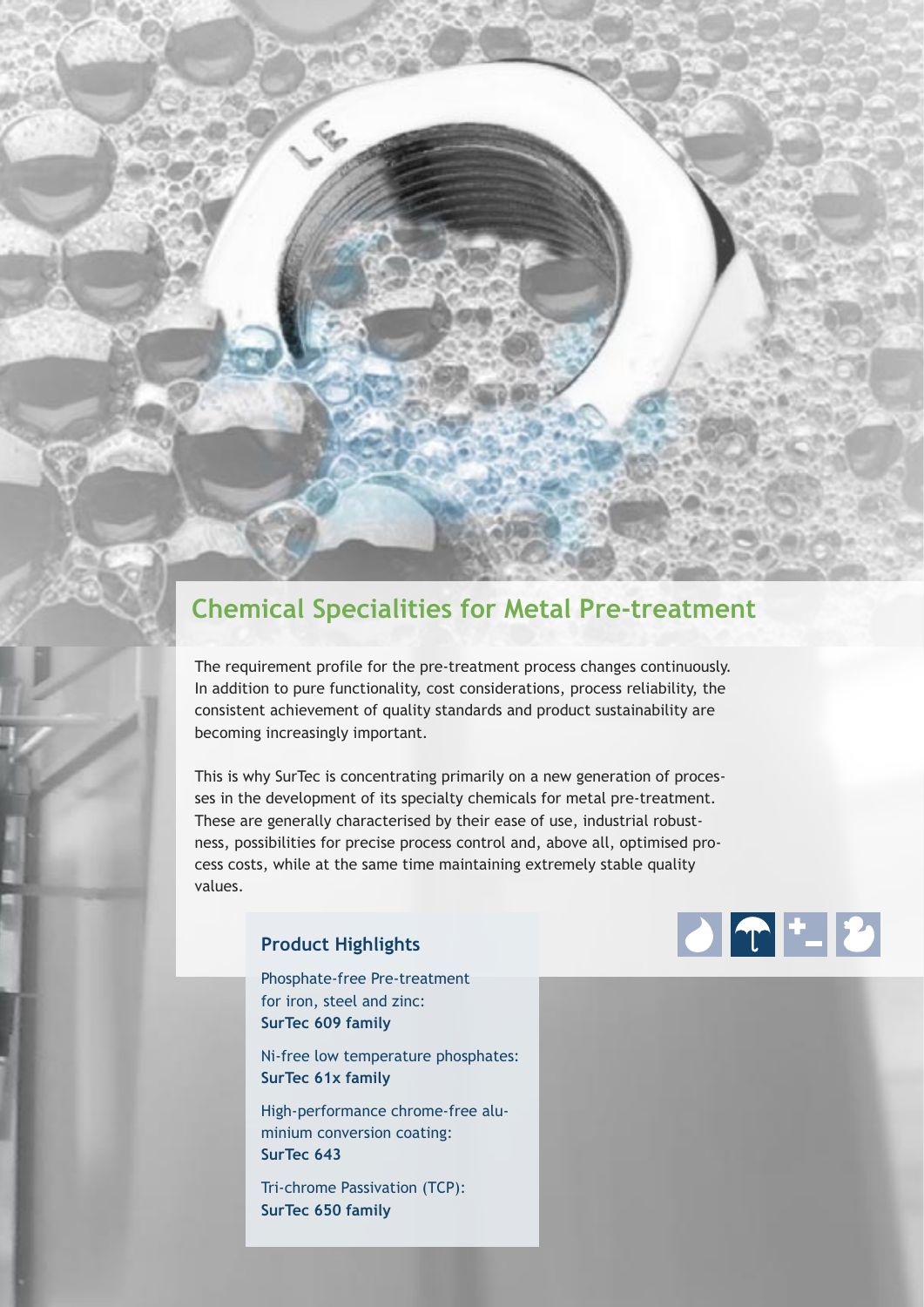# **Chemical Specialities for Functional Electroplating**

As the original inventor and patent holder of thick-film passivation (SurTec 680) SurTec is a pioneer in Functional Electroplating technology. We focus on classical processes and target innovations to optimize and adapt to constantly changing market requirements.

In many cases, innovation is described as "achieving new goals with new means". For us, innovation also means to look at existing processes under new aspects and continuously improve these processes.

#### **Product Highlights**

High-performance blue to mediumlayer passivation: **SurTec 671**

Universal sealing for bright zinc: **SurTec 555 S**

Modular high-performance alkaline zinc/nickel process: **SurTec 717**

Cobalt-free passivations: **SurTec 675, SurTec 681, SurTec 692**

![](_page_5_Picture_8.jpeg)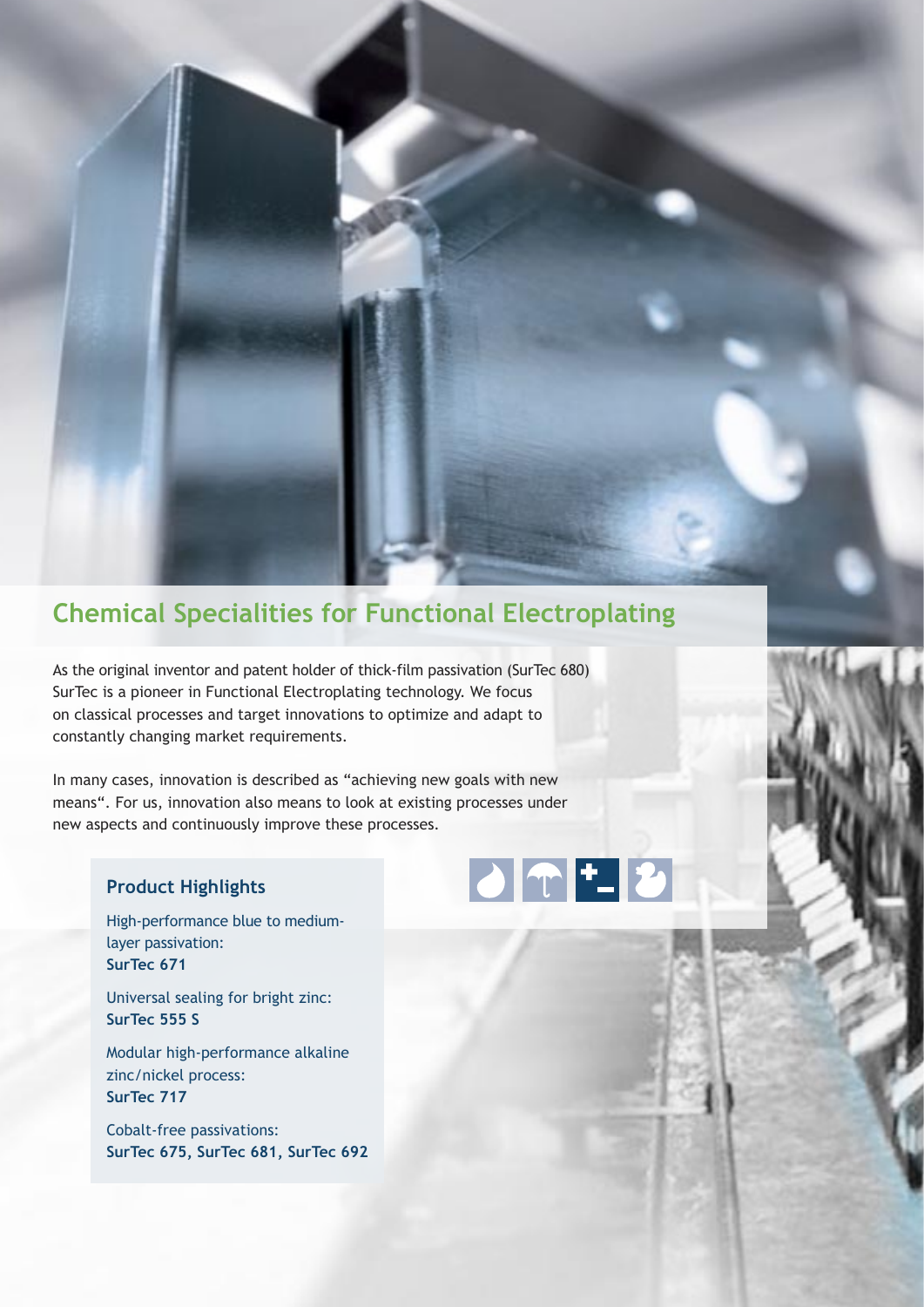### **Chemical Specialities for Decorative Electroplating**

Aesthetic and decorative surfaces help many everyday objects to have a high-quality appearance. Surfaces should be noble, discrete and elegant. Typical applications are automotive trim, door fittings, bathroom fittings and office furniture.

The extremely high quality requirements within the production process are met by SurTec's robust products. A complete product line for all process steps promises a perfect surface appearance.

### **Product Highlights**

Dye-containing bright acid copper plating: **SurTec 866**

Semi bright nickel processes: **SurTec 853**

Bright nickel processes: **SurTec 859**

Bright chrome-plating Cr(VI)-free: **SurTec 883 XT**

POP Pre-treatment: **SurTec 961 (ABS/ABS PC), SurTec 962 (Polyamide)** 

![](_page_6_Picture_9.jpeg)

![](_page_6_Picture_10.jpeg)